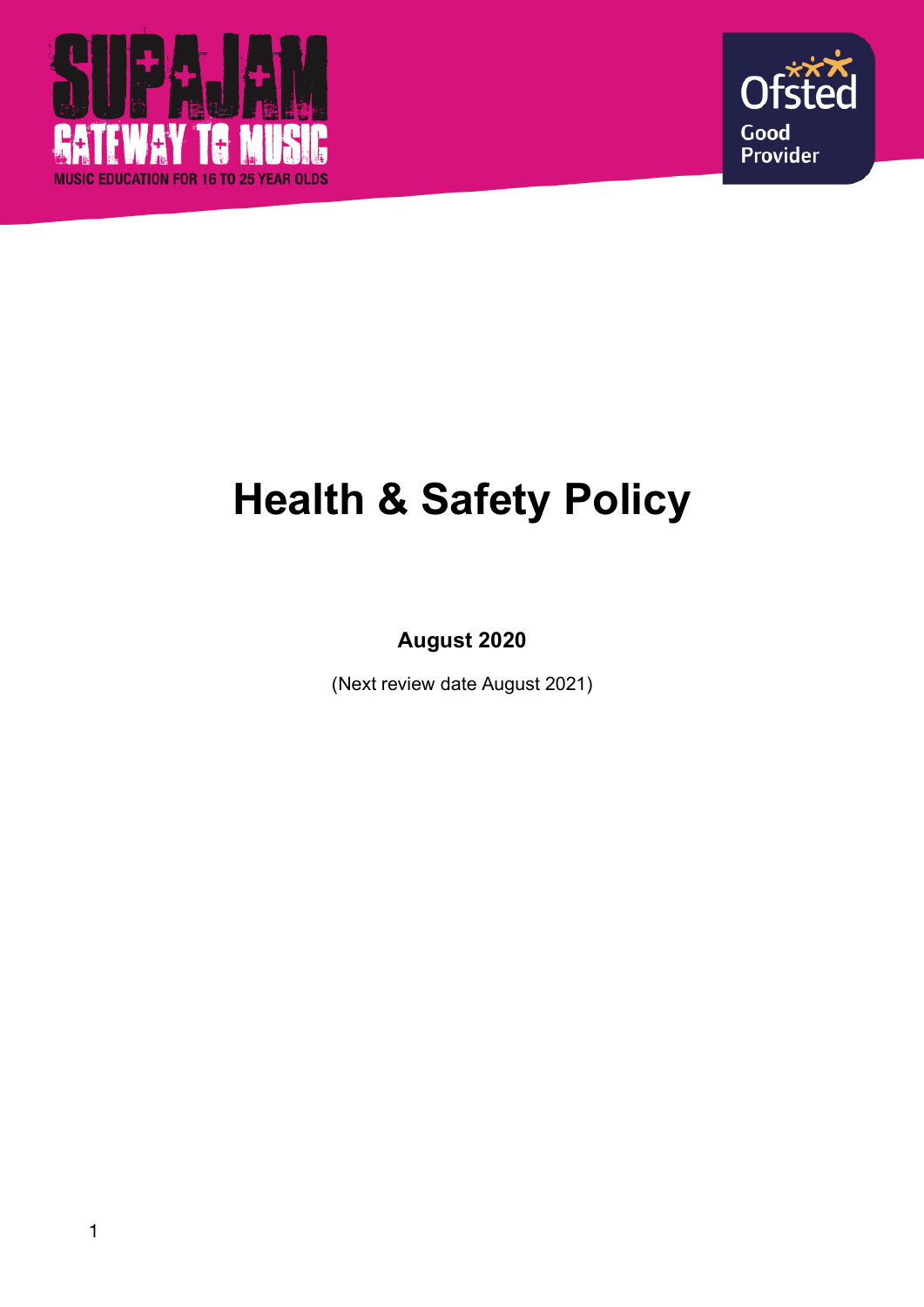# Statement of Safety Policy

As required under Section 2 (3) of the Health and Safety at Work Act 1974.

### **Swanley Base Address:**

SupaJam Education in Music and Media, St. Mary's Road, Swanley, Kent BR8 7TE

#### **Canterbury Base Address:**

SupaJam Education in Music and Media, 8-9 Oaten Hill, Canterbury, Kent, CT1 3HP

#### **The Statement**

SupaJam Education in Music and Media recognises and accepts its responsibility as an employer to ensure a safe and healthy working environment for its employees, students, visitors, contractors and others affected by its activities.

SupaJam Education in Music and Media also acknowledges the Management of Health and Safety at Work, Approved Code of Practice (as approved by the HSC with the consent of the Secretary of State, under section 16 of the Health and Safety at Work Act 1974).

The Policy document will be revised annually to reflect the changing needs of SupaJam Education in Music and Media and any changes which may become necessary as a result of developing legislation. This guidance document aims to serve as a reminder on general policy requirements of Health and Safety Legislation and to provide more detailed guidance and information on specific safety procedures.

# Safety Organisation

Under the Health and Safety Act 1974, all staff at SupaJam Education in Music and Media have a collective and individual responsibility to ensure, through their respective roles, the maintenance of a safe working environment within the premises of the college. It is a requirement of the law that all members of staff assist and co-operate with SupaJam Education in Music and Media management to promote Health and Safety and thus ensure high standards of health and safety, consistent with the SupaJam Education in Music and Media's Policy requirements. The Operations Manager is responsible for the implementation of the Policy.

The CEOs have delegated responsibility and activity to the Operations Manager Sarah Lucas, to advise them on Health and Safety arrangements; to co-ordinate training; to liaise with enforcement and advice agencies; to co-ordinate arrangements to inform employees and third parties.

The Operations Manager is responsible for ensuring that the objectives of the Health and Safety Policy are achieved in practice.

It is the responsibility of SupaJam Education in Music and Media so far as is reasonably practicable, to ensure that the objectives of the Health and Safety Policy are achieved in practice:

• safeguarding the health, safety and welfare of their employees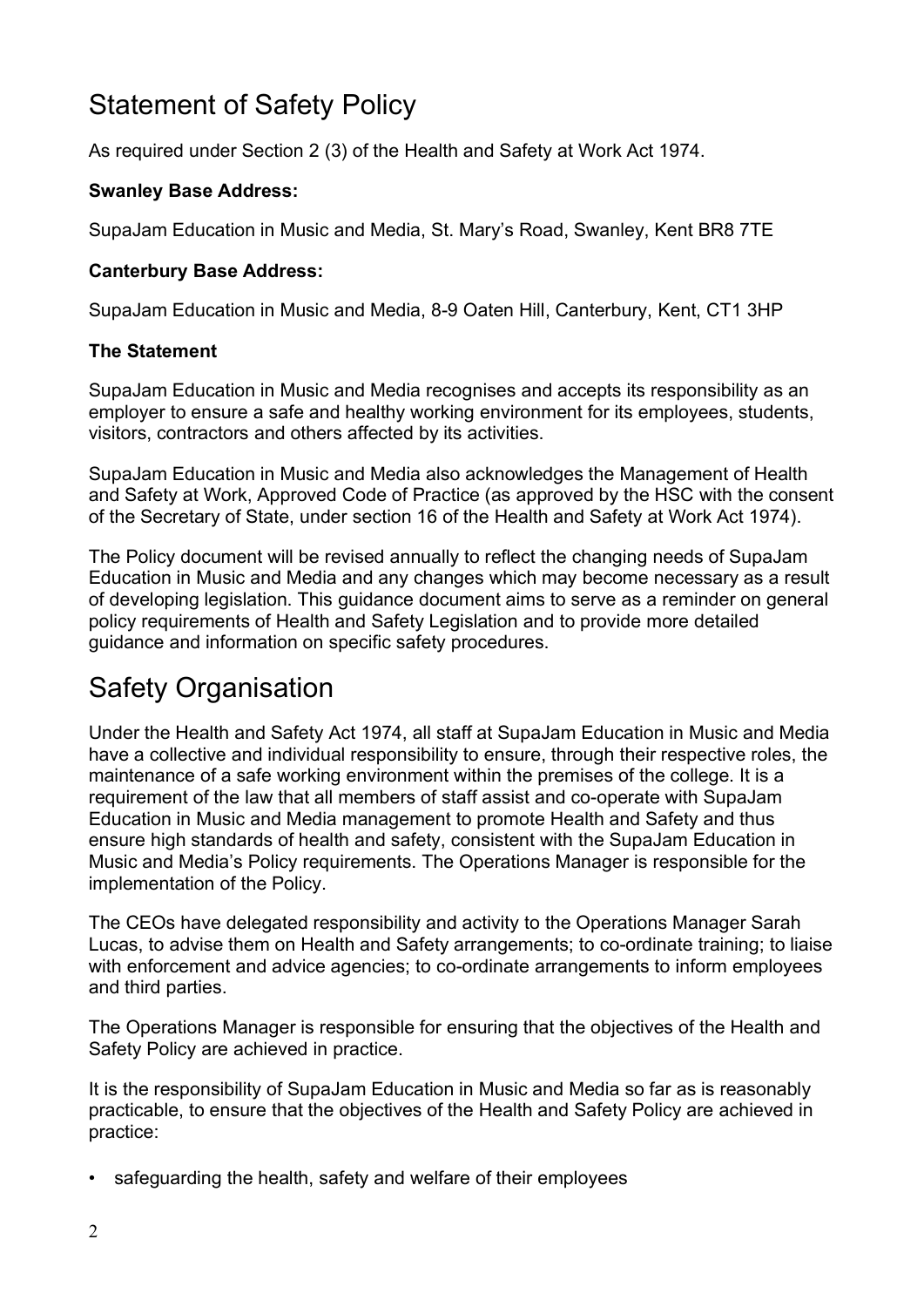• safeguarding the health, safety and welfare of students, contractors and visitors who may be affected by the college's work activities

# Employees

All employees shall ensure that where appropriate, Risk Assessments are undertaken in compliance with the requirements of the Health and Safety Policy and that effective arrangements are in place for planning, organising, controlling, implementing, monitoring and reviewing any measures necessary to safely manage the risk assessment outcomes.

Employees shall ensure that effective communication and information dissemination systems are in place and that all staff are aware of the college's policies and any other relevant health and safety information, which may influence their actions.

Employees should also ensure that all staff are provided with comprehensive and relevant information on the significant risk of their work and the measures to control these risks and, where appropriate, be adequately trained to undertake their work activities safely.

- Employees should ensure that safe systems of work are in operation at all times in their specific areas and that they are qualified and trained in the tasks allocated to them
- Employees should ensure that all work is carried out following any safety codes of practice or statutory regulations related to their area of work

## All employees carrying out their duties are required:

- To act in a way which takes into account the health and safety of themselves and others
- To not use any equipment unless they have been trained and authorised to do so
- To ensure safe procedures and codes of practice are followed
- To ensure that effective supervision is carried out when supervising students and others
- To ensure that unsafe matters are rectified where possible and brought to the attention of the Senior Leadership Team.

## The Operations Manager is required to:

- Liaise with all staff to identify Health and Safety training needs and make arrangements for training to be delivered
- Make arrangements and organise Health and Safety training in conjunction with CPD
- Maintain and develop current knowledge of Health and Safety legislation, best practice and be aware of changes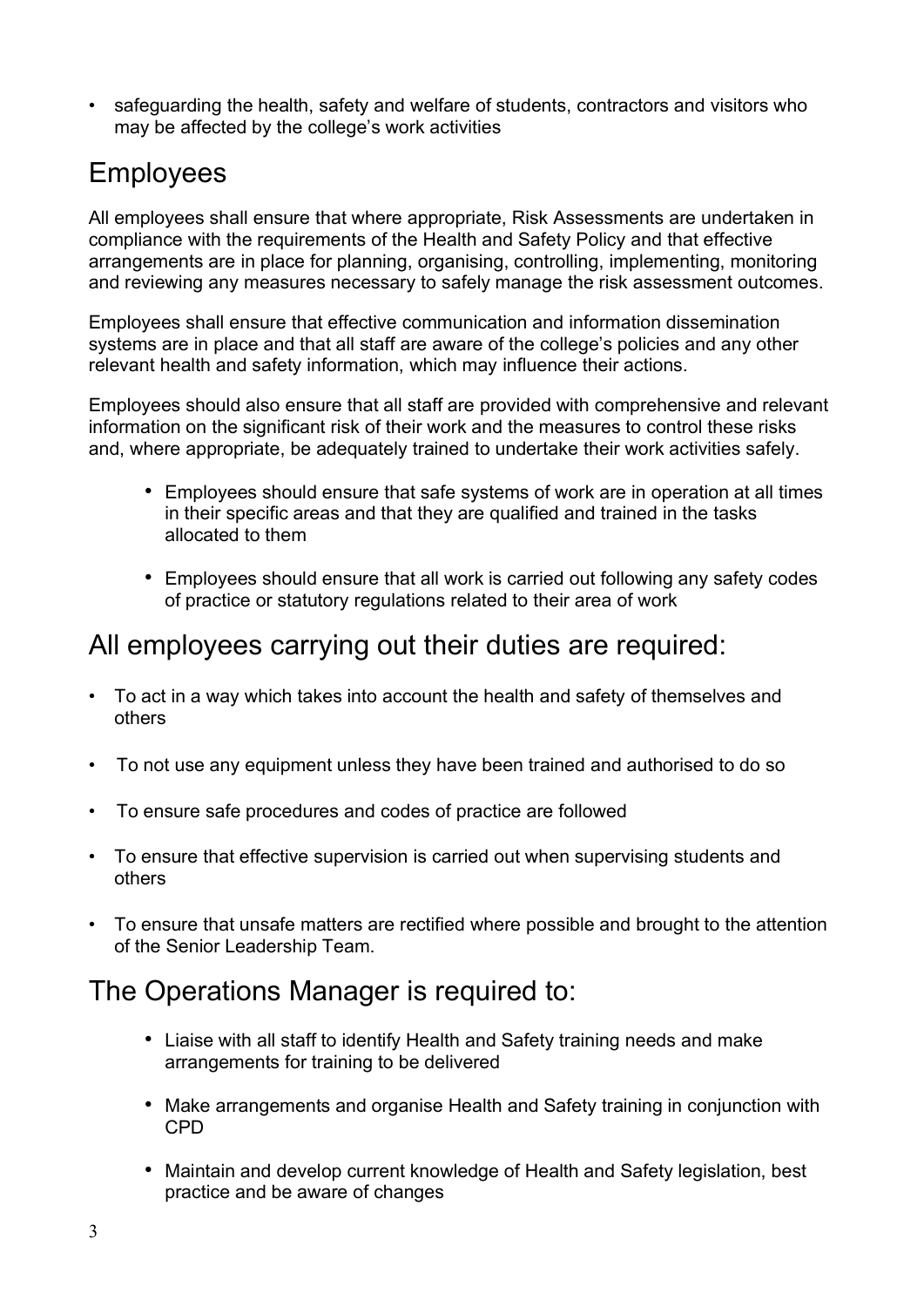- Inform SupaJam Education in Music and Media of any relevant changes in Health and Safety legislation and best practice
- Liaise with enforcing authorities and other outside agencies
- Assist all levels of management with preparation and implementation of Health and Safety procedures
- Take reports of and assist with the investigation of all accidents, dangerous occurrences and near misses as required
- Carry out regular Health and Safety audits and agree on priorities for improvements with all levels of management
- Monitor and advise on the provision of first aid facilities and systems
- Report promptly to the CEOs of SupaJam Education in Music and Media of any Health and Safety matters that cannot be remedied

## Students are required to:

- Follow all safety rules and instructions issued by the college staff and work safely at all times
- Not interfere with anything provided to safeguard their Health and Safety
- Take care of their own Health and Safety and the Health and Safety of others who may be affected by their acts or omissions
- Report all accidents, incidents or Health and Safety concerns to their teachers and work placement provider. This should then be recorded in the accident book.

# Risk Assessments

All SupaJam Education in Music and Media staff will ensure that all risks associated with activities in the college are assessed and that action is taken to reduce these risks to an acceptable level.

The risks that must be assessed will include, where appropriate:

- General Risks
- Hazardous Chemicals
- Display Screen Equipment
- DSEAR
- Personal Protective Equipment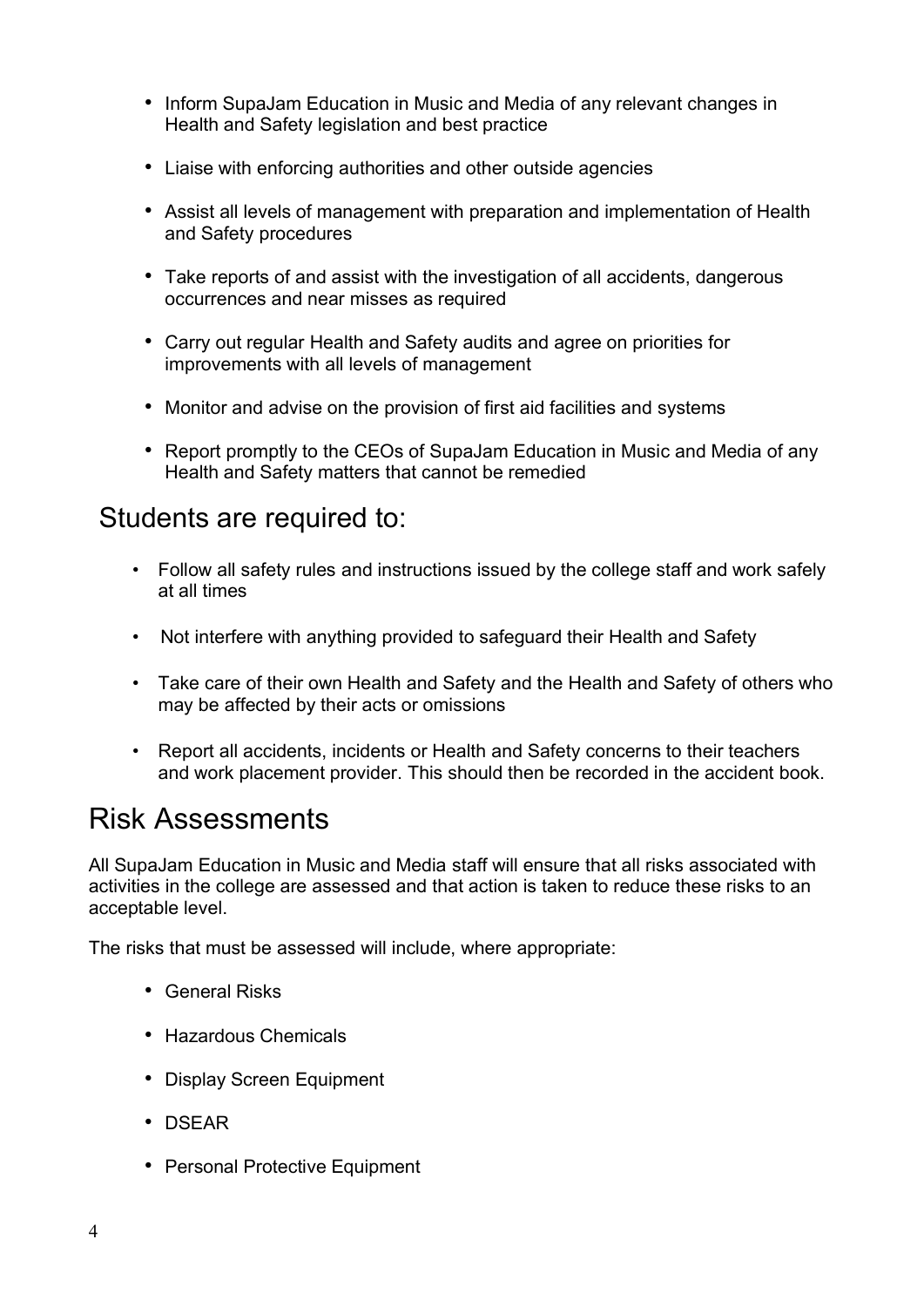- Machinery and Work Equipment
- Manual Handling
- Fire Safety
- Noise
- Risks to New and Expectant Mothers
- Risks to Work Experience/Work Placement Students
- Asbestos
- Offsite Visits

The above items are not an exhaustive list and are not the only risks that will be needed to be assessed during SupaJam Education in Music and Media activities.

All risk assessments must be recorded on the college Risk Assessment form. Risk assessments must be reviewed at least once every year or sooner if changes are made or an accident or near-miss occurs.

# Contractors

SupaJam Education in Music and Media rents its building from Orchards Academy. All maintenance to the building infrastructure is carried out by Orchards Academy and not by SupaJam Education in Music and Media. However, any maintenance or building work carried out on the building will be monitored by the Operations Manager and CEOs of SupaJam to ensure that it is carried out safely and provides no threat to staff or students' health and safety.

# First Aid and Accident / Incident procedures

SupaJam Education in Music and Media meets its obligations to provide "adequate and appropriate" first aid facilities by the provision of first aid boxes in every teaching space. SupaJam also has several members of staff who are First Aid trained across both bases. These members of staff are named on several posters around the college.

When an ambulance is called to SupaJam Education in Music and Media, it is invariably staffed by fully trained paramedics, who will take charge of the situation, at which time responsibility for the patient passes from SupaJam Education in Music and Media to the paramedics.

Parents/Guardians/Next of Kin of the patient will be advised as soon as possible.

There is no requirement for a qualified first aider to travel with the patient to a hospital, however, if the patient is distressed, a first aider or a colleague can travel in the ambulance and assist with registration on arrival at the hospital if they are not required at SupaJam.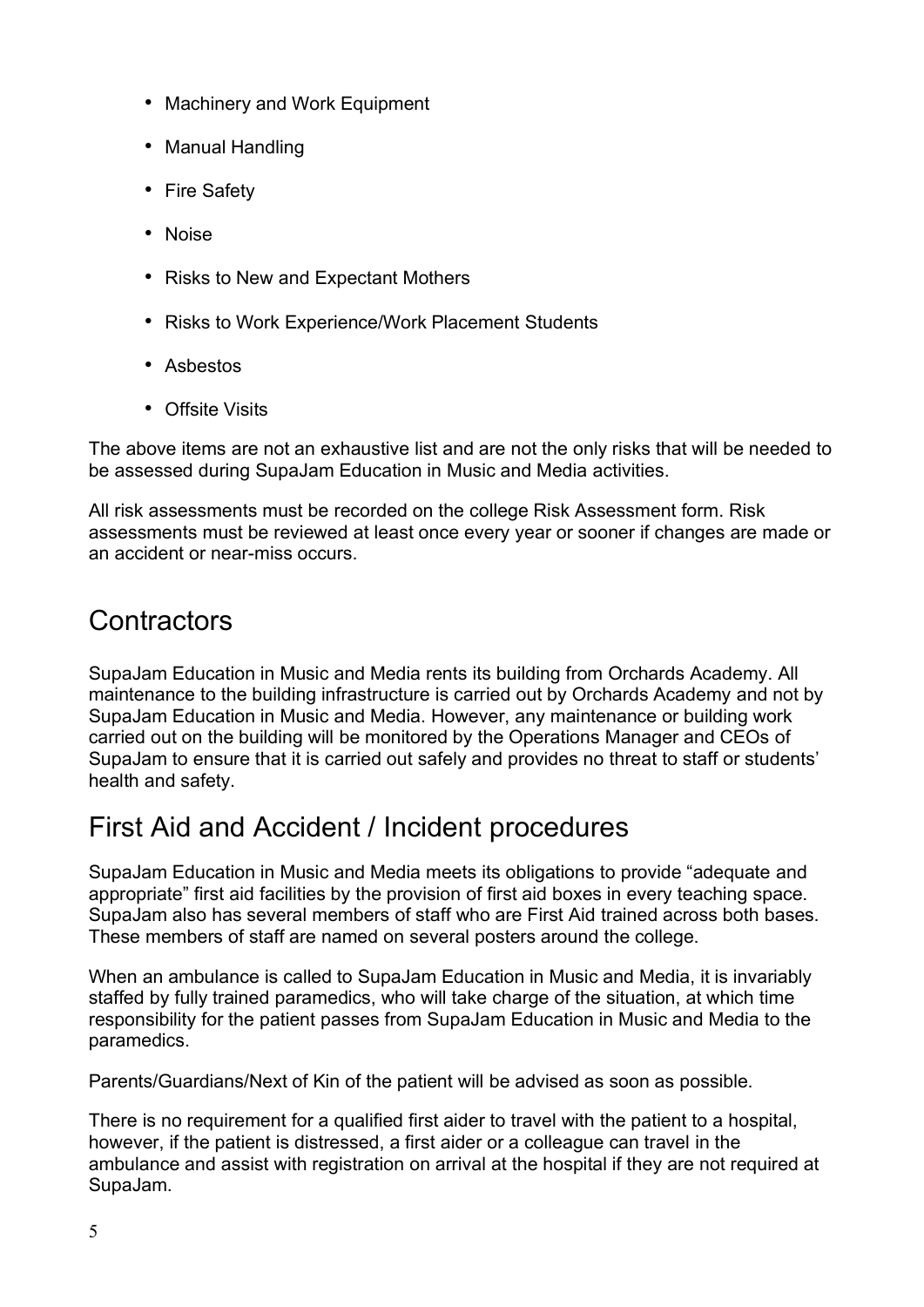# Recording an Accident or Illness

All accidents must be recorded, however minor.

A SupaJam Education in Music and Media accident book is kept in the Administration Office and must be completed as soon as possible after the injury has occurred. This report will then be filed in a lockable cabinet in line with SupaJam's GDPR policy (please see SupaJam Education in Music and Media's GDPR policy for more information).

Where the injured person is unable to complete the form, First Aid personnel or an appropriate responsible person must complete it on behalf of the injured person, ensuring that full details of the accident/incident have been documented and witness details recorded.

## Asbestos Management

All SupaJam Education in Music and Media staff or contractors will:

- Not start any work, drilling walls, installing cables etc. without first ascertaining if asbestos is present in the area and will carry out a risk assessment and produce method statements for work to be carried out
- Always follow risk assessments and method statements and wear Personal Protective Equipment (PPE) provided
- Follow instructions issued by a Nominated Officer [Asbestos] with respect to terminating operations in the event of exposure owing to the potentially high risks relating to asbestos

The SupaJam Education in Music and Media policy is to avoid all work where asbestos is located, drilling/cutting etc. Where asbestos is in a good sealed condition it is to remain undisturbed. If an area of the building is known to contain asbestos, specialist contractors will be contacted.

All work associated with asbestos shall conform to the requirements of the Health and Safety at Work Act 1974 and the Control of Asbestos at Work Regulations.

### **Additional Information regarding COVID-19 Infection Control:**

A risk assessment has been created in line with government guidance to ensure the safe re-opening of SupaJam Education in Music and Media bases during September 2020. This risk assessment includes, but is not limited to, the following guidance:

### **Prevention**

1) Minimise contact with individuals who are unwell by ensuring that those who have coronavirus (COVID-19) symptoms, or who have someone in their household who does, do not attend the setting.

2) Clean hands thoroughly, more often than usual.